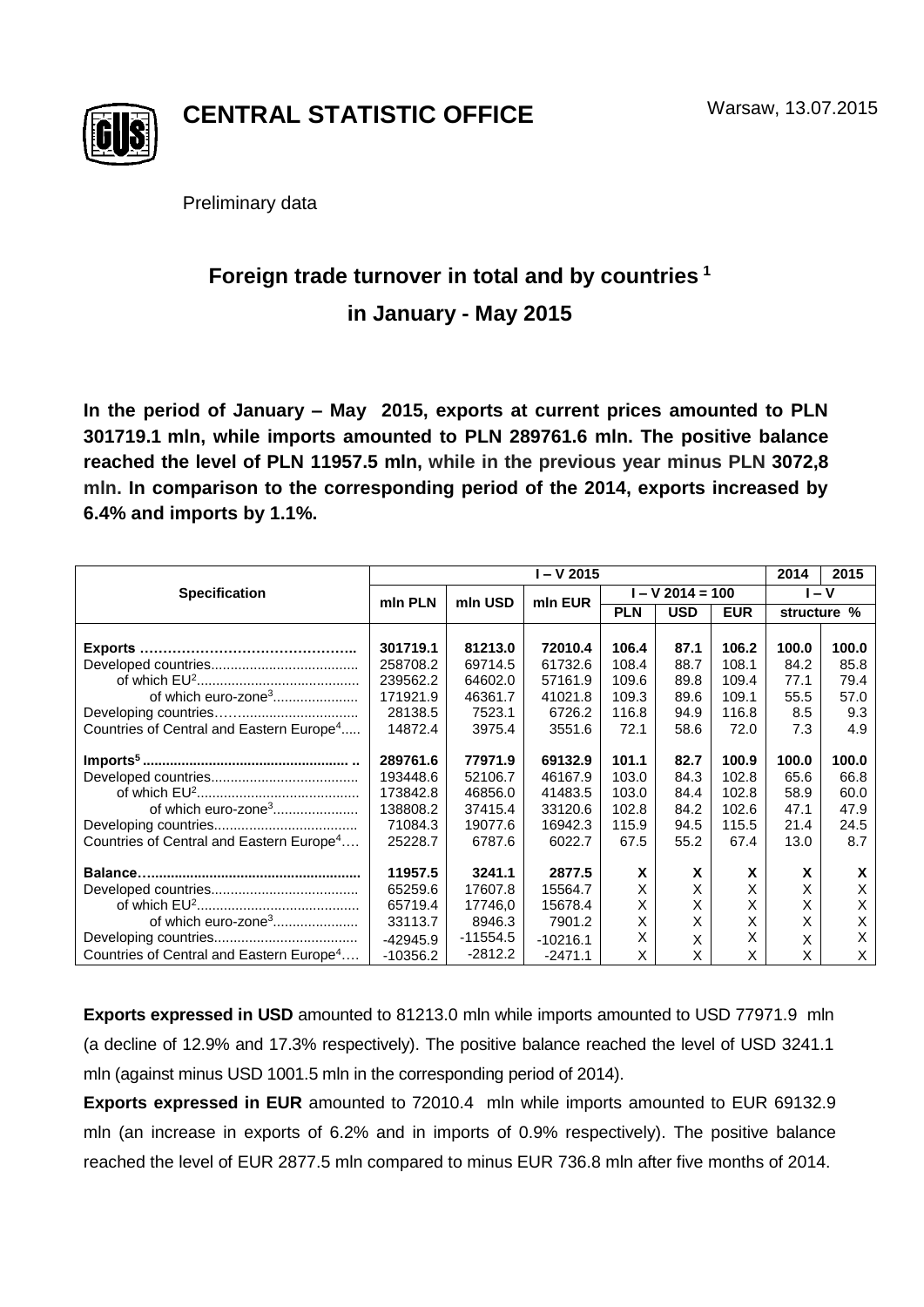## **Foreign trade turnover by major countries**

|                    | I – V 2015 |         |                             |            |                    |            | 2014<br>2015 |      |  |  |  |
|--------------------|------------|---------|-----------------------------|------------|--------------------|------------|--------------|------|--|--|--|
| Specification      |            |         | mln EUR                     |            | $I - V 2014 = 100$ | $-V$       |              |      |  |  |  |
|                    | mln PLN    | mln USD |                             | <b>PLN</b> | <b>USD</b>         | <b>EUR</b> | structure %  |      |  |  |  |
| <b>EXPORTS</b>     |            |         |                             |            |                    |            |              |      |  |  |  |
| 1. Germany         | 81318.7    | 21936.1 | 19399.3                     | 108.8      | 89.2               | 108.5      | 26.4         | 27.0 |  |  |  |
| 2. United Kingdom  | 19877.5    | 5361.3  | 4744.2                      | 112.4      | 92.1               | 112.1      | 6.2          | 6.6  |  |  |  |
| 3. Czech Republic  | 19442.0    | 5249.5  | 4634.2                      | 112.9      | 92.7               | 112.5      | 6.1          | 6.4  |  |  |  |
| 4. France          | 17149.8    | 4625.3  | 4090.3                      | 105.3      | 86.3               | 105.0      | 5.7          | 5.7  |  |  |  |
|                    | 14775.8    | 3979.7  | 3530.2                      | 112.1      | 91.7               | 112.0      | 4.6          | 4.9  |  |  |  |
| 6. Netherlands     | 13799.2    | 3718.6  | 3294.0                      | 120.7      | 98.8               | 120.4      | 4.0          | 4.6  |  |  |  |
|                    | 8344.4     | 2252.2  | 1988.9                      | 119.2      | 97.8               | 118.8      | 2.5          | 2.8  |  |  |  |
| 8. Russia          | 8256.8     | 2209.3  | 1970.0                      | 68.6       | 55.8               | 68.4       | 4.2          | 2.7  |  |  |  |
| 9. Sweden          | 8256.2     | 2222.3  | 1971.7                      | 101.7      | 83.2               | 101.6      | 2.9          | 2.7  |  |  |  |
| 10. Hungary        | 7901.1     | 2131.6  | 1884.3                      | 107.1      | 87.8               | 106.8      | 2.6          | 2.6  |  |  |  |
|                    |            |         | <b>IMPORTS</b> <sup>5</sup> |            |                    |            |              |      |  |  |  |
| 1. Germany         | 66194.6    | 17851.0 | 15790.5                     | 106.4      | 87.2               | 106.2      | 21.7         | 22.8 |  |  |  |
|                    | 33115.9    | 8892.3  | 7887.4                      | 119.3      | 97.4               | 118.8      | 9.7          | 11.4 |  |  |  |
| 3. Russia          | 21346.5    | 5749.6  | 5094.7                      | 65.4       | 53.5               | 65.3       | 11.4         | 7.4  |  |  |  |
|                    | 15223.1    | 4101.4  | 3632.7                      | 97.1       | 79.5               | 96.9       | 5.5          | 5.3  |  |  |  |
| 5. France          | 11505.4    | 3097.8  | 2743.2                      | 100.8      | 82.5               | 100.5      | 4.0          | 4.0  |  |  |  |
| 6. Netherlands     | 10678.0    | 2874.5  | 2551.6                      | 98.8       | 80.8               | 98.8       | 3.8          | 3.7  |  |  |  |
| 7. Czech Republic. | 10340.0    | 2785.0  | 2468.4                      | 106.8      | 87.5               | 106.7      | 3.4          | 3.6  |  |  |  |
| 8. United States   | 8033.3     | 2150.7  | 1919.8                      | 118.0      | 96.0               | 118.0      | 2.4          | 2.8  |  |  |  |
| 9. United Kingdom  | 7535.9     | 2032.5  | 1797.3                      | 100.5      | 82.3               | 100.2      | 2.6          | 2.6  |  |  |  |
| 10. Belgium        | 7174.6     | 1934.8  | 1712.3                      | 100.2      | 82.1               | 100.0      | 2.5          | 2.5  |  |  |  |

#### **Imports by country of consignment<sup>6</sup> in total and by groups of countries<sup>1</sup>**

|                                                     | l – V 2015 |         |           |                 |            |            |             | 2015  |
|-----------------------------------------------------|------------|---------|-----------|-----------------|------------|------------|-------------|-------|
| Specification                                       | min PLN    | mln USD | min EUR   | $-V$ 2014 = 100 |            |            | ∣ – V       |       |
|                                                     |            |         |           | <b>PLN</b>      | <b>USD</b> | <b>EUR</b> | structure % |       |
|                                                     |            |         |           |                 |            |            |             |       |
|                                                     | 289761.6   | 77971.9 | 69132.9   | 101.1           | 82.7       | 100.9      | 100.0       | 100.0 |
| Developed countries                                 | 219002.3   | 59009.2 | 52248.6   | 103.5           | 84.8       | 103.3      | 73.8        | 75.6  |
|                                                     | 204458.6   | 55119.7 | 48777.2   | 103.3           | 84.6       | 103.0      | 69.1        | 70.6  |
| of which euro-zone <sup>3</sup>                     | 165666.7   | 44664.0 | 39518.2   | 103.1           | 84.4       | 102.8      | 56.1        | 57.2  |
|                                                     | 44864.4    | 11996.1 | 10703.4   | 122.7           | 99.7       | 122.4      | 12.8        | 15.5  |
| Countries of Central and Easter Europe <sup>4</sup> | 25894.9    | 6966.6  | 6180.9    | 67.4            | 55.1       | 67.2       | 13.4        | 8.9   |
|                                                     | 11957.5    | 3241.1  | 2877.5    | X               | X          | X          | x           | X     |
| Developed countries                                 | 39705.9    | 10705.3 | 9484.1    | X               | X          | X          | X           | X     |
|                                                     | 35103.6    | 9482.3  | 8384.7    | Χ               | X          | X          | Χ           | X     |
| of which euro-zone <sup>3</sup>                     | 6255.2     | 1697.7  | 1503.6    | X               | X          | X          | Χ           | X     |
|                                                     | -16726.0   | -4473.0 | $-3977.2$ | X               | X          | v<br>ᄉ     | v<br>⋏      | X     |
| Countries of Central and Easter Europe <sup>4</sup> | $-11022.4$ | -2991.2 | $-2629.3$ | Χ               | X          | x          | Χ           | X     |